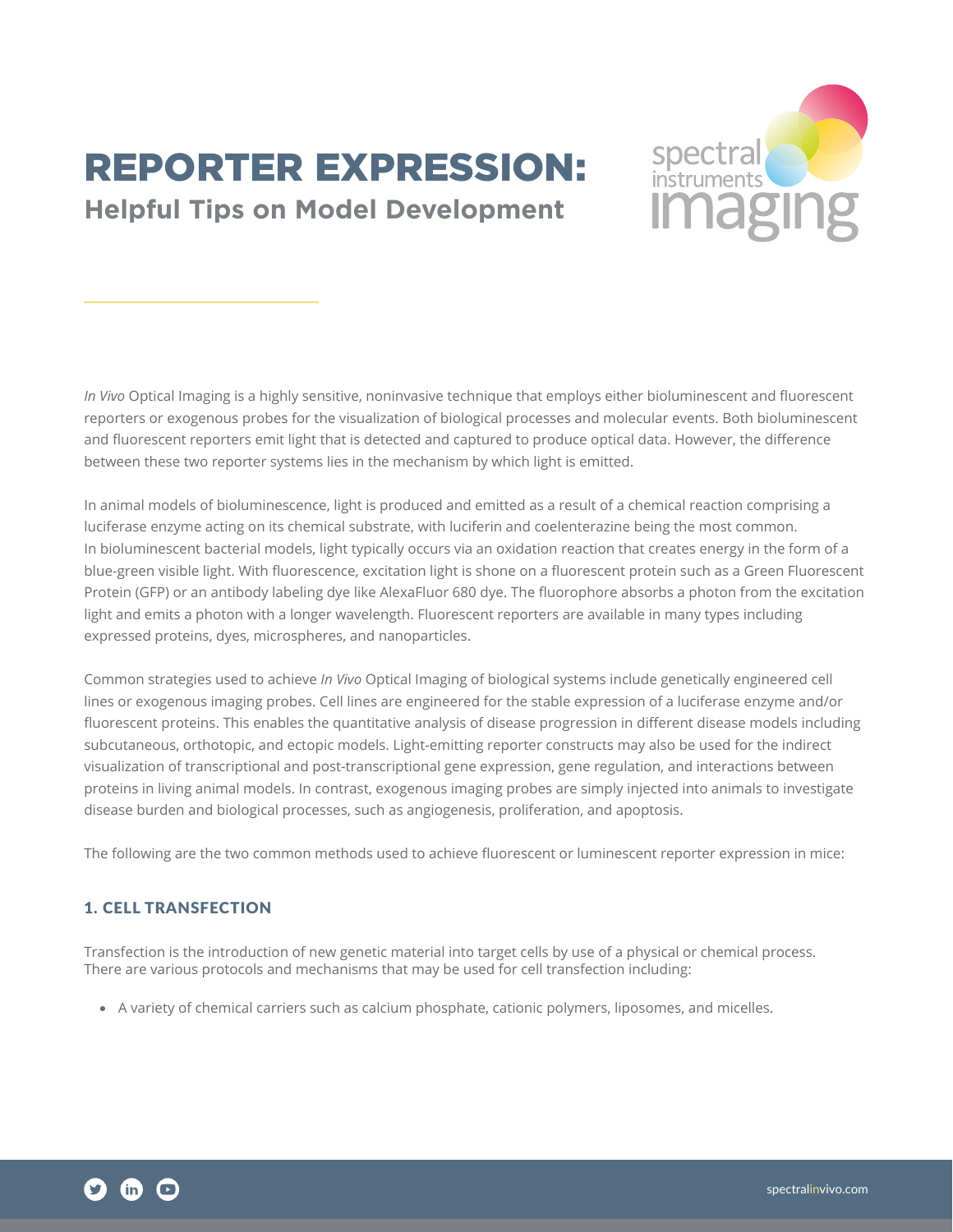- Targeted modification by CRISP/Cas9.
- Physical treatments used in cell transfection protocols include electroporation, sonoporation, optoporation, microinjection, gene gun, and lipofection.



*<https://www.sciencedirect.com/science/article/pii/B9781907568671500162>*

# 2. CELL TRANSDUCTION

Transduction is a process by which foreign genetic material is introduced into the target cells via a viral agent. The viral particle used may be in either a lysogenic or a lytic phase, each having its unique application in optical imaging.



*<https://www.technologynetworks.com/immunology/articles/lytic-vs-lysogenic-understanding-bacteriophage-life-cycles-308094>*

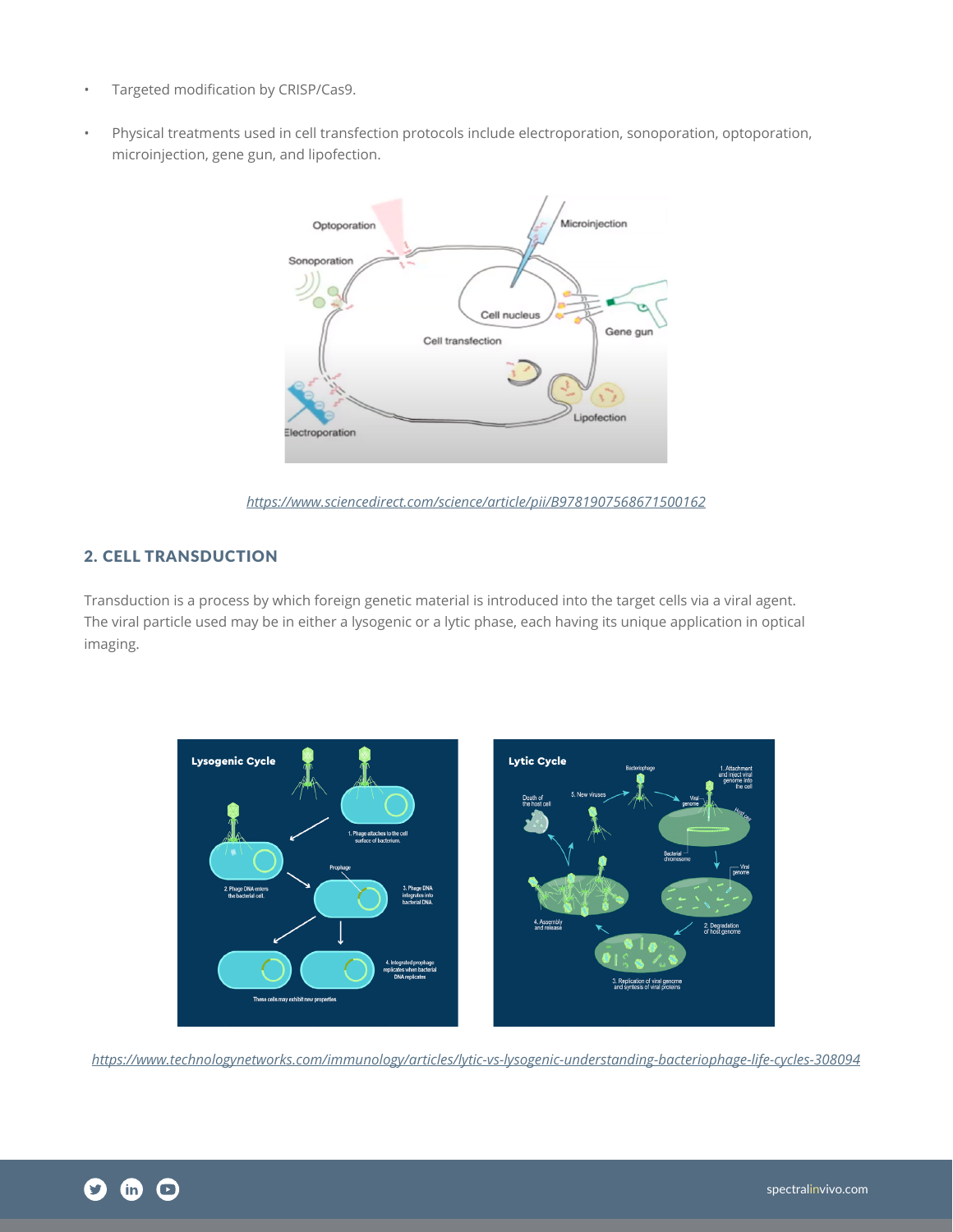- **• Lysogenic phase model** Viral particles in the lysogenic phase are used to introduce viral genomic content into the target cell population, be it a bacterium or a eukaryotic cell. When the target cell population replicates, the viral genome carrying the optical reporter gene is replicated along with it.
- **• Application of lysogenic viral particles** An example of this can be seen in the following study:
	- In one preclinical study, human lung carcinoma a549 cells were transduced by lentivirus to express firefly luciferase and these cells were then injected into mice. These a549 cells become enmeshed in the capillary bed of the lungs. When luciferin, the substrate of luciferase, is injected into the reporter-tagged mice, light is produced which is detected and superimposed onto x-ray to produce optical images.



*Courtesy of A. Van Praagh, Bruker BioSpin, PCI Lab, 2016*

- **• Lytic phase model** In this model, the viral particle is used to lyse the target cell by entering and using the replication machinery inside the cell to cause cell lysis and death.
- **•** For lytic viral particles, the application is notably different:
	- In most cases, the purpose is to target and kill a specific cell population, a recent and popular application within oncology. A viral particle is used to attack tumor cell lines of interest causing the death of the targeted cancer cells. This technique is possible because the cytosolic environment at a transcriptional and translational level is unique within tumor cells. The viral lytic particles can replicate only in the tumor cell environment; healthy noncancerous cells remain unaffected. The secondary effect beyond cell death on the target tumor cells is the release of a range of tumor-associated antigens such as TAAs, DAMPs, and PAMPs for the induction of host antitumor immunity.



*M.Davola and K. Mossman, Oncolytic viruses: how lytic must they be for therapeutic efficacy? Oncoimmunology, (2019), VOL. 8, NO. 6*

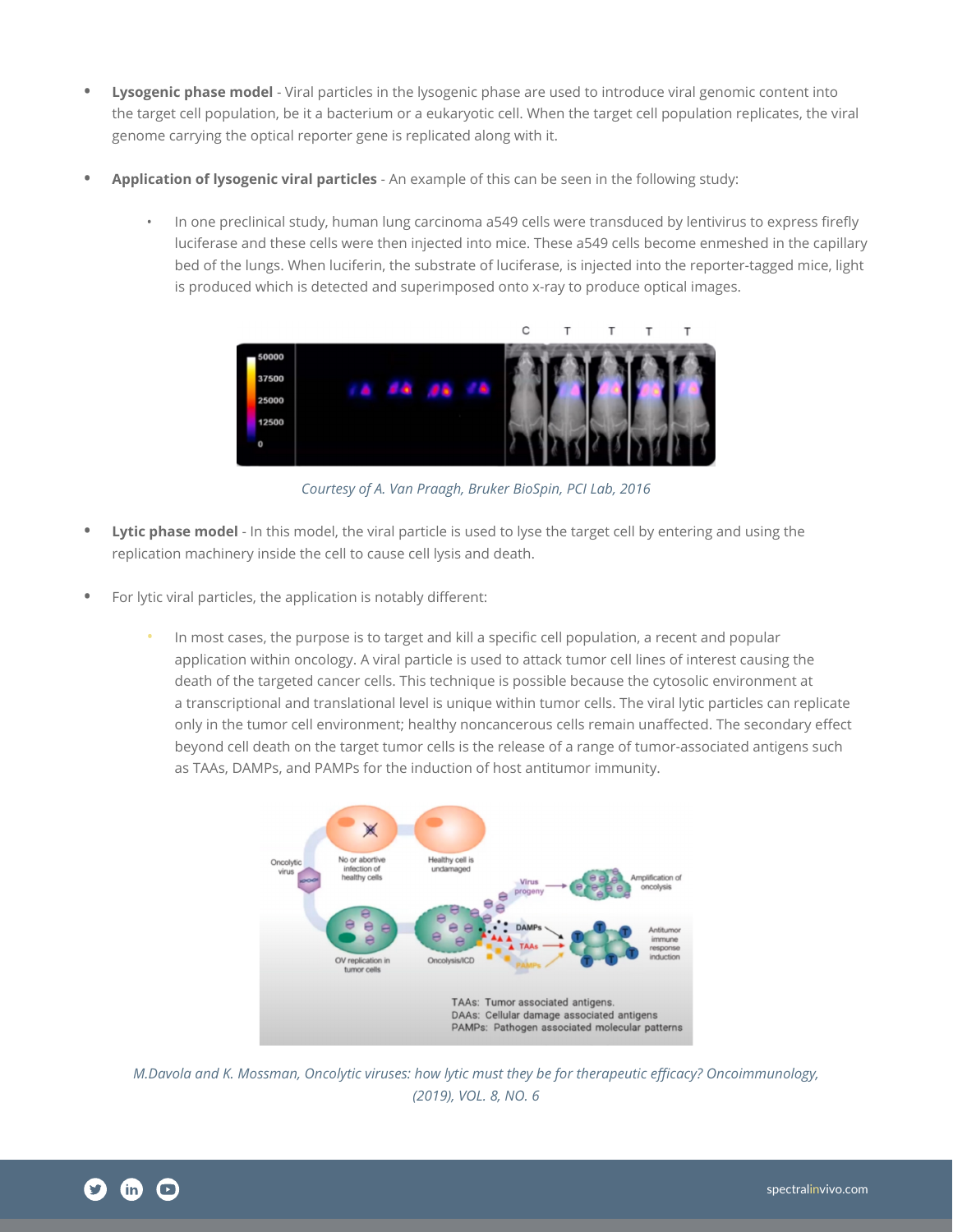## DIRECT INJECTION OF FLI PROBES

Another method to introduce a probe into the animal model system is the direct injection of the probe of interest. There are a variety of techniques for this, where the protocols can be characterized in terms of directedness and probe structure. The following are some of the different types of FLI probes available for direct injection:

#### **• NON-TARGETING PROBES**

- **• Small organic NIR fluorescent dyes**
	- **•** A common dye of this category is cyanide. The wavelength of light emitted by these dyes is based on the linker polymethylene chain. The longer the chain, the longer the wavelength of light emitted. as TAAs, DAMPs, and PAMPs for the induction of host antitumor immunity.
	- **•** Although these are not structured to be directed towards a particular cell line they can still act in a directed fashion particularly in oncology models due to the enhanced permeability and retention (EPR) effect because of abnormal angiogenesis in tumor cell masses.

#### **• Quantum Dots (QDs)**

- **•** Quantum dots are highly fluorescent semiconductor nanocrystals.
- **•** The core of the quantum dots is made of a semiconductor material that is coated with a material that allows chemical conjugation with specific ligands, this enables the quantum dot to be directed to a particular antigenic site inside the mouse model.
- **•** The size range of quantum dots is between 2 and 8 nm in diameter.
- **•** High quantum yield; the emitted-to-absorbed photon ratio is quite large.
- **•** The following features facilitate the use of quantum dots in a version of multiplexing:
	- **•** *Narrow emission spectrum.*
	- **•** *Wide excitation wavelength ranges.*
	- **•** *The emission peak of a quantum dot is positively correlated with the diameter of the quantum dot; the broader the diameter the longer the wavelength of light emitted.*
	- **•** *Peak absorption wavelength is not affected by the diameter.*
- **•** Multiplexing using quantum dots: Multiple populations of ligand bound quantum dots of different sizes are directed to their respective antigenic site within the mouse model. Once all quantum dots are injected, a single excitation event excites all the different quantum dots in their respective locations. The emission wavelength is distinct for each of those locations based on the diameter of the quantum dot in that location. Using a set of emission bandpass filters, each of the emitted wavelengths of lights can be collected and superimposed onto a final image. This allows different targets to be visualized at once.

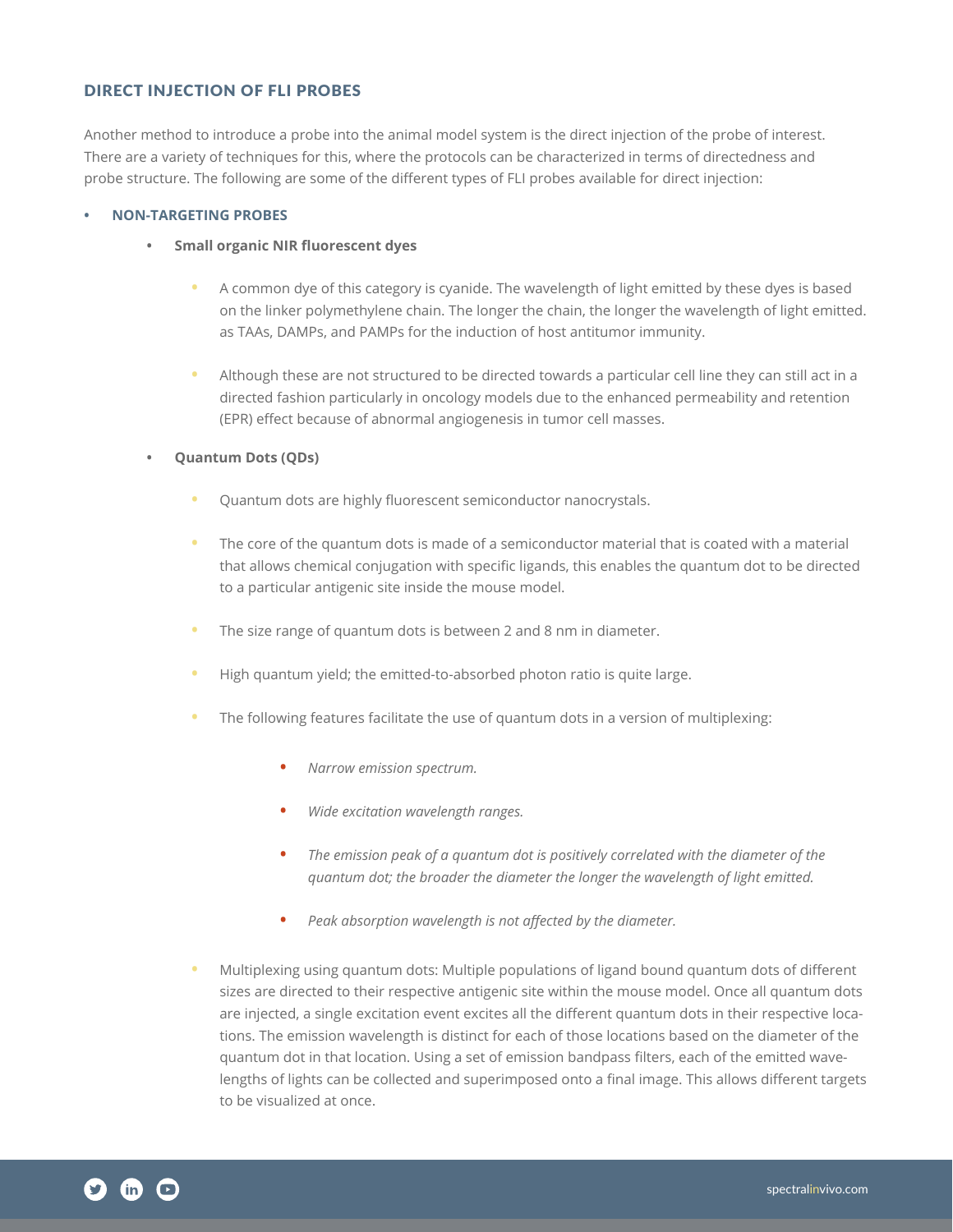#### **• Target-directed Probes**

- **•** Molecular Conjugates: In these probes, ligands recognizing a specific target are bound to fluorophores.
- **•** This construct once injected binds to the antigenic site that the ligand is specific for. Some examples of such probes available in the market are:

#### *1. Tumor cell lines*

*In the case of oncology models, an antiPSA immunoglobulin fluorophore conjugate can be obtained that binds specifically to prostate tumor cells.*

## *2. Activated lymphocytes*

*To evaluate activated macrophages, an antifolate immunoglobulin fluorophore can be used that binds to the fluorophore receptors expressed in elevated levels in macrophages*

#### *3. Exposed intracellular moieties*

*To study apoptotic cells, annexin V conjugate can be used, which binds specifically to exposed phosphatidylserine moieties that are present in higher concentrations only in dead or dying cells.*

#### **• Activatable Probes: Activated by the activity of specific enzymes**

This class of probes is turned on by the activity of specific enzymes. The activatable probe does not emit fluorescence in the intact state because fluorophores are positioned very close to each other in the structure of the probe conjugate. This allows for the light emitted by one fluorophore following excitation to be absorbed by the other fluorophore, as the Stokes shift is not large. However, this changes in the presence of the enzyme that is specifically able to cleave the linker moiety. The mechanism by which activatable probes work can be summarised in the following manner:

- **•** In the absence of enzyme: Probe does not fluoresce due to the fluorophore-fluorophore quenching.
- **•** In the presence of enzyme: Probe linker moiety is cleaved by the enzyme. Consequently, fluorophores separate, quenching stops which allows fluorescence to occur.



*Courtesy of Rao, J., et al., Current Opinion in Biotechnology, 2007, 18: 17-25*